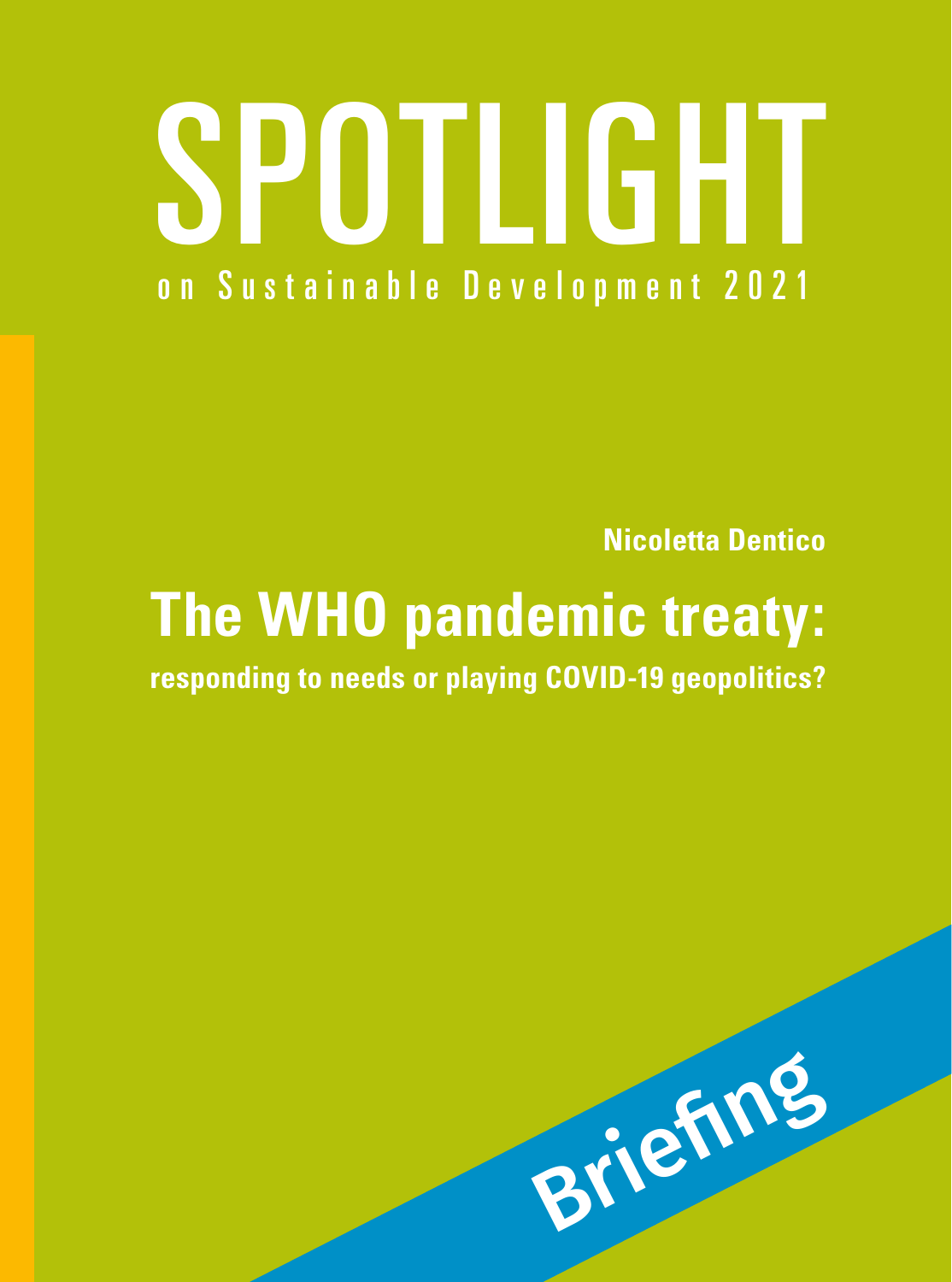### The WHO pandemic treaty: responding to needs or playing COVID-19 geopolitics?

BY NICOLETTA DENTICO, SOCIETY FOR INTERNATIONAL DEVELOPMENT (SID)<sup>1</sup>

The coronavirus (COVID-19) crisis has ignited eagerness in some circles for new binding instruments in the global health arena. This is an unexpected development, in many ways: health policy arrangements are mostly grounded on soft norms, and the World Health Organization (WHO) has adopted binding agreements only twice in its 76 years of history. On several occasions, a clear message of opposition to treaty proposals in past negotiations at the WHO2 had been manifested by those very influential member states that are now spearheading the idea of a binding treaty for pandemic preparedness and response. The emergency scenario triggered by SARS-CoV-2 has apparently healed the treaty fatigue symptoms – particularly after the laborious negotiations on the Framework Convention on Tobacco Control (FCTC)3 – that several multilateral public health actors had maintained was the source of their reluctance to binding norm-setting. The proclaimed intention now is to build a more robust global health architecture that will protect future generations.4 The recognition is that there will be other pandemics and major health emergencies in the future, which no single government or multilateral agency can tackle alone.

#### A catastrophe that should not have happened

There is no doubt that COVID-19 and other recent health emergencies (in August 2021, national authorities confirmed the first ever case of the highly infectious Marburg virus in West Africa) have shown that the world is still not effectively able to prepare for, predict, prevent, respond to and recover from a multi-country outbreak or pandemic. The fact is, as the WHO Independent Panel for Pandemic Preparedness and Response has reminded us in its outspoken report<sup>s</sup> on the woeful reality of COVID-19, that the pandemic should never have occurred in the first place. Not only did the new coronavirus arrive in a world that had ignored warnings coming from public health officials, infectious disease experts, and the majority of recommendations from previous international commissions and organizations, but the international community had all the technical knowledge and tools to confine the viral evolution and make SARS-CoV-2 a geographically controlled epidemic. It simply did not do it. The WHO Director-General declared that the outbreak constituted a Public Health Emergency of International Concern (PHEIC) on 30 January, when there were already 98 cases in 18 countries outside China.6 But his declaration was

 1 A summary of this Briefing Paper has been published in Spotlight on Sustainable Development 2021 [\(https://www.2030spotlight.org/en](https://www.2030spotlight.org/en)).

 2 The rejection of a WHO treaty on needs-driven research and development (R&D) is a contentious case in point: [https://www.twn.](https://www.twn.my/title2/health.info/2016/hi160601.htm) [my/title2/health.info/2016/hi160601.htm](https://www.twn.my/title2/health.info/2016/hi160601.htm)

<sup>3</sup>  [https://www.who.int/fctc/text\\_download/en/](https://www.who.int/fctc/text_download/en/)

<sup>4</sup> [https://www.who.int/news/item/30-03-2021-global-leaders-unite-in](https://www.who.int/news/item/30-03-2021-global-leaders-unite-in-urgent-call-for-international-pandemic-treaty)[urgent-call-for-international-pandemic-treaty](https://www.who.int/news/item/30-03-2021-global-leaders-unite-in-urgent-call-for-international-pandemic-treaty)

 5 COVID-19: Make it the Last Pandemic, Report of the Independent Panel for Pandemic Preparedness and Response, May 2021, [https://](https://theindependentpanel.org/) [theindependentpanel.org/](https://theindependentpanel.org/)

 6 WHO Director-General's statement on IHR Emergency Committee on Novel Coronavirus (2019-nCoV), Geneva, 30 January 2020, [https://www.](https://www.who.int/director-general/speeches/detail/who-director-general-s-statement-on-ihr-emergency-committee-on-novel-coronavirus-(2019-ncov)) [who.int/director-general/speeches/detail/who-director-general](https://www.who.int/director-general/speeches/detail/who-director-general-s-statement-on-ihr-emergency-committee-on-novel-coronavirus-(2019-ncov))[sstatement-on-ihr-emergency-committee-on-novel-coronavirus-](https://www.who.int/director-general/speeches/detail/who-director-general-s-statement-on-ihr-emergency-committee-on-novel-coronavirus-(2019-ncov)) [\(2019-ncov](https://www.who.int/director-general/speeches/detail/who-director-general-s-statement-on-ihr-emergency-committee-on-novel-coronavirus-(2019-ncov)))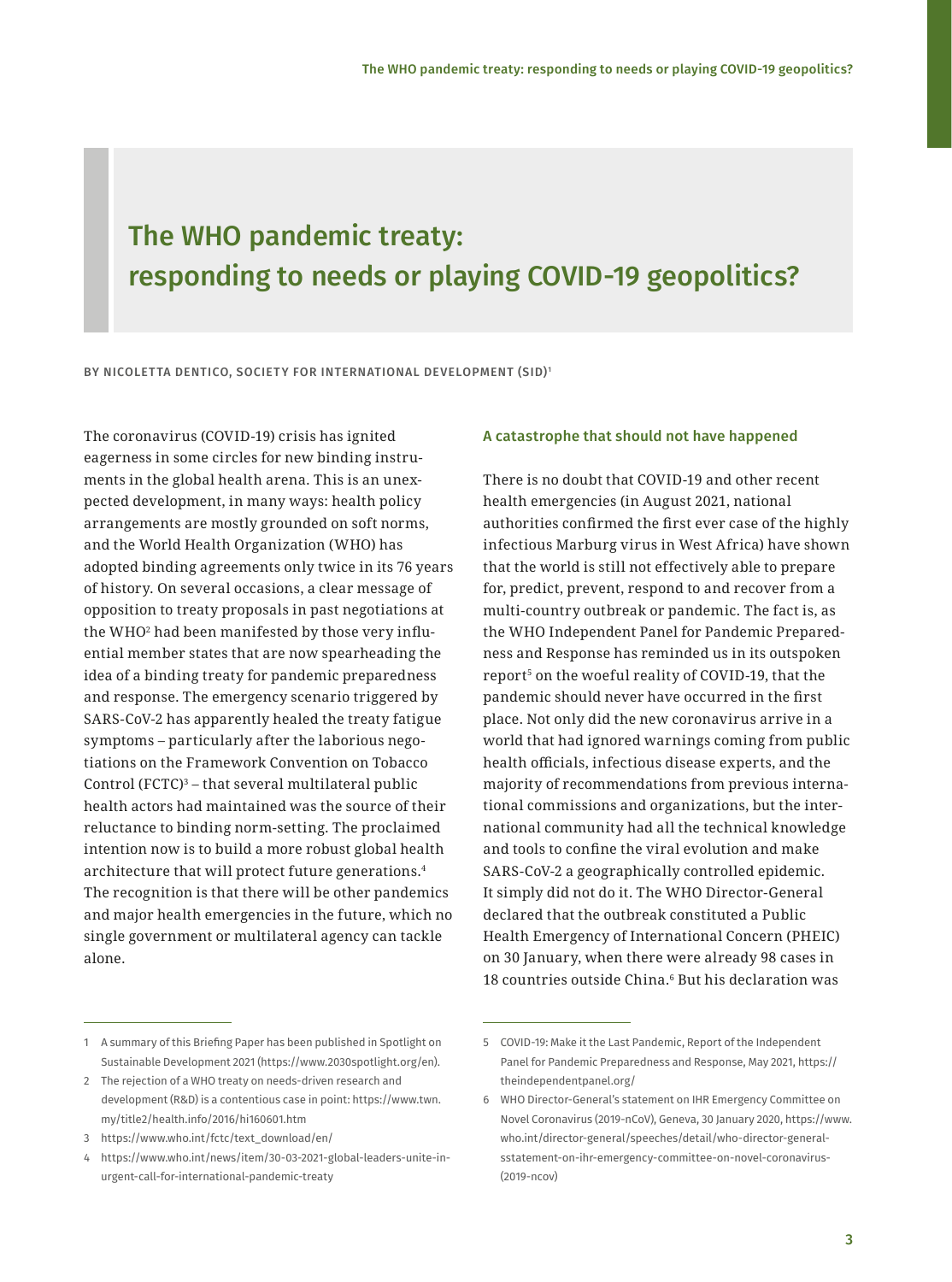not followed by forceful and immediate emergency responses in most countries, despite the mounting evidence that a highly contagious new pathogen was spreading around the planet. "For a strikingly large number of countries, it was not until March 2020, after COVID-19 was characterized as a 'pandemic', and when they had already seen widespread cases locally and/or reports of growing transmission elsewhere in the world, and/or their hospitals were beginning to fill with desperately ill patients, that concerted government action was finally taken."<sup>7</sup> In this way, COVID-19 has comfortably become a pandemic of inequalities and inequities:<sup>s</sup> those with less or no social protection were more exposed to the new virus, at times because of pre-existing health conditions that made them more vulnerable to it, more often because of the nature of their work and their living conditions, or due to the risk of losing their daily *hand-to-mouth* income.

The COVID-19 slide from an outbreak into a pandemic, with its social and economic crises attached, is the consequence of failed government leadership and cooperation at national and international levels. But another part of the story has to do with the difficulties in which countries found themselves as they scrambled to get hold of suddenly needed medical equipment and supplies: masks, diagnostic tests, ventilators, personal protective equipment (PPE), and so on. They also needed funds and an expanded workforce to respond to the exponentially growing COVID-19 caseload. No international system existed that had created accessible stockpiles sufficient for the scale of country needs, or that could trigger the flow of resources and intervene to regulate and manage orderly access. "It is clear," as the Independent Panel reports, "that the combination of poor strategic choices, unwillingness to tackle inequalities and an uncoordinated system created a toxic cocktail which allowed the pandemic to turn

 7 COVID-19: Make it the Last Pandemic, May 2021, p. 28, [https://](https://theindependentpanel.org/wp-content/uploads/2021/05/COVID-19-Make-it-the-Last-Pandemic_final.pdf) [theindependentpanel.org/wp-content/uploads/2021/05/COVID-19-](https://theindependentpanel.org/wp-content/uploads/2021/05/COVID-19-Make-it-the-Last-Pandemic_final.pdf) [Make-it-the-Last-Pandemic\\_final.pdf](https://theindependentpanel.org/wp-content/uploads/2021/05/COVID-19-Make-it-the-Last-Pandemic_final.pdf)

into a catastrophic human crisis."<sup>9</sup>

In this second year of SARS-CoV-2, there is no lack of international meetings around the global health emergency. Yet, the ever-increasing fragmentation of initiatives on the one hand, and the vaccine apartheid story on the other – the entire continent of Africa has only fully immunized 2 percent of its population against COVID-19 – restitute a disheartening sense of reality: 17 months after the WHO declared a pandemic, the global divisions solidified by the no longer novel coronavirus are starker than ever.

Meanwhile, COVID-19 continues to rage with its pedagogy of new variants: as we write, China has ordered mass testing in Wuhan after an unusually wide series of COVID-19 outbreaks in the city where the disease was first detected in late 2019.10 Cases, hospitalizations and deaths are spiking in many parts of the world. At the beginning of August 2021, the 200 millionth case of COVID-19 was reported to WHO, only six months after the world passed 100 million reported cases $11 -$  and we know that the real number of cases is much higher. The question is: would a new international pandemic treaty be the missing tool required to overcome the identified gaps and legal constraints, and garner stronger political commitment from WHO member states against infectious disease outbreaks?

#### Why should a pandemic treaty proposal have become a priority at the WHO?

The pandemic treaty debate originated at the 148<sup>th</sup> session of the WHO Executive Board in January 2021. The proposal was first announced by the President of the European Council, Charles Michel, at the Paris Peace Forum in November 2020, and then

 8 N.Maani ,A.M. Abdalla, S. Galea, Avoiding a legacy of unequal non- communicable disease burden after the COVID-19 pandemic, Lancet Diabetes & Endocrinology, 2021; 9(3):133–135, [https://www.thelancet.](https://www.thelancet.com/journals/landia/article/PIIS2213-8587(21)00026-7/fulltext) [com/journals/landia/article/PIIS2213-8587\(21\)00026-7/fulltext](https://www.thelancet.com/journals/landia/article/PIIS2213-8587(21)00026-7/fulltext)

 9 COVID-19: Make it the Last Pandemic, p. 43.

<sup>10</sup> [https://apnews.com/article/health-china-coronavirus](https://apnews.com/article/health-china-coronavirus-pandemic-wuhan-8fa8edb073629c692ac51772e5e9d775?utm_source=Sailthru&utm_medium=email&utm_campaign=Aug3_MorningWire&utm_term=Morning%20Wire%20Subscribers)[pandemic-wuhan-8fa8edb073629c692ac51772e5e9d775?](https://apnews.com/article/health-china-coronavirus-pandemic-wuhan-8fa8edb073629c692ac51772e5e9d775?utm_source=Sailthru&utm_medium=email&utm_campaign=Aug3_MorningWire&utm_term=Morning%20Wire%20Subscribers) [utm\\_source=Sailthru&utm\\_medium=email&utm\\_campaign=Aug3\\_](https://apnews.com/article/health-china-coronavirus-pandemic-wuhan-8fa8edb073629c692ac51772e5e9d775?utm_source=Sailthru&utm_medium=email&utm_campaign=Aug3_MorningWire&utm_term=Morning%20Wire%20Subscribers) [MorningWire&utm\\_term=Morning%20Wire%20Subscribers](https://apnews.com/article/health-china-coronavirus-pandemic-wuhan-8fa8edb073629c692ac51772e5e9d775?utm_source=Sailthru&utm_medium=email&utm_campaign=Aug3_MorningWire&utm_term=Morning%20Wire%20Subscribers)

 11 WHO DG opening remarks, WHO press conference, Geneva, 11 August 2021, [https://www.who.int/director-general/speeches/detail/who](https://www.who.int/director-general/speeches/detail/who-director-general-s-opening-remarks-at-the-media-briefing-on-covid-19---11-august-2021)[director-general-s-opening-remarks-at-the-media-briefing-on-covid-](https://www.who.int/director-general/speeches/detail/who-director-general-s-opening-remarks-at-the-media-briefing-on-covid-19---11-august-2021)[19---11-august-2021](https://www.who.int/director-general/speeches/detail/who-director-general-s-opening-remarks-at-the-media-briefing-on-covid-19---11-august-2021)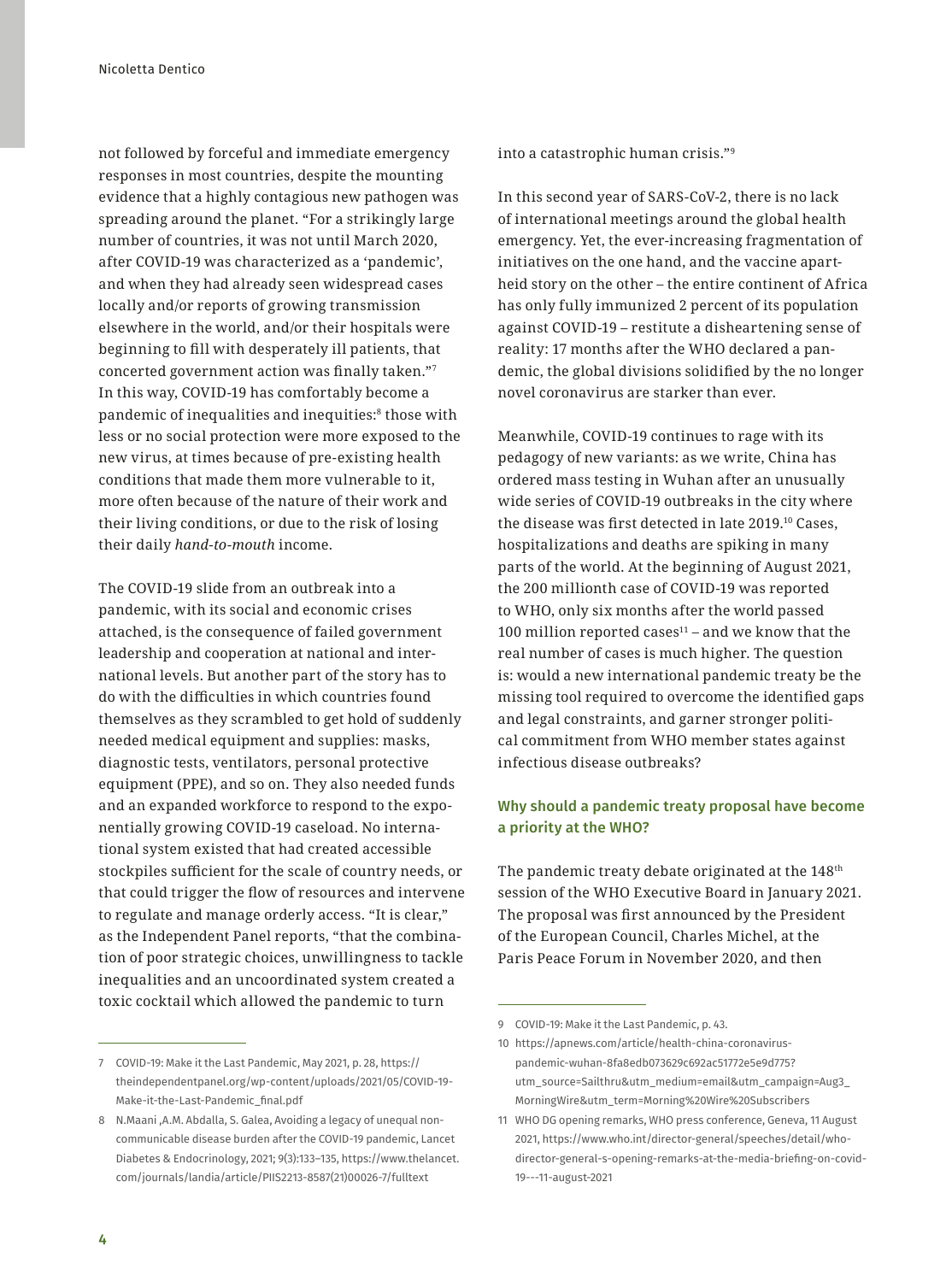championed among a handful of reforms floated at the Geneva agency. It received the immediate enthusiastic welcome from the WHO Director General: in his quest for political cooperation around the pandemic or, quite as likely, in his quest for his prospective re-election in 2022. As mentioned, ever since the COVID-19 pandemic started, governments have continued to flout WHO's guidance; one of the reasons, according to accredited experts, is WHO's feeble legal mandate in responding to a pandemic scenario.<sup>12</sup>

It is worth noting that an instrument of international law that provides the WHO with the framework for emergency coordination and countries' response has existed for some time. This is the International Health Regulations (IHR) document<sup>13</sup> adopted by the World Health Assembly (WHA) in 1969. In 2005, in the wake of the SARS outbreak (2002-2003), the 58th WHA unanimously agreed on the revision of the IHR with the task to "prevent, protect against, control, and provide a public health response to the international spread of disease…". The IHR were then adapted to the exponential increase in international travel and trade, resulting in the emergence of international disease threats and other health risks. Since it entered into force in June 2007, the IHR 2005 has been the core tool to regulate disease outbreaks with an international dimension. The treaty's approach was innovative in many ways;<sup>14</sup> "It was meant to usher an era of rules-based disease surveillance and response, where state sovereignty gives in to shared goals of the international community. Its obligations and protocols reflect a condensed understanding of best practices developed through many decades of diplomatic negotiations, expert input, and also

on-the-ground-operations in health [campaigns".](https://campaigns�.15)<sup>15</sup> However, the COVID-19 emergency has disclosed the not-so-hard side of the IHR. The repeated breaches of legal obligations have mirrored a number of problematic features in the existing framework, including the weak system of accountability, the lack of a process for independent verifications and compliance evaluation, along with ambiguities in relation to travel restrictions.

Together, the EU and WHO managed to mobilize the backing of 25 heads of State of both high-and-low income countries to a global call on 30th March for the creation of an international pandemic treaty to make the world better prepared to react to future health crises, and strengthen global capacity to predict, prevent and respond to pandemic [threats.16](https://threats.16) The proposal, we are told, aims to ensure long-term political commitment; to define clear processes and tasks; to ensure long-term public and private sector support at all [levels.17](https://levels.17) Moreover, as we read, the international pandemic treaty "would make it possible to integrate the One Health approach in the international health architecture, thereby connecting the health of humans, animals and the [planet".](https://planet�.18)18 The focus would be on enhancing the "sharing of information", the "sharing of pathogens" and the "sharing of technologies", as highlighted by the WHO Director General Dr Tedros Adhanom Ghebreyesus when presenting the call at the WHO with EC President Charles [Michel.19](https://Michel.19)

The proposal is light on details, but the notion of a new pandemic treaty seemingly seeks to avoid the attitudes of secrecy and health nationalism that have hampered the containment of the SARS-CoV-2

 12 S. L. Vijav, WHO's Legal Mandate Is Weak In Responding to COVID-19 Emergency; But Changes Are Up To Member States, Health Policy Watch, 23 April 2020, [https://healthpolicy-watch.news/whos-legal](https://healthpolicy-watch.news/whos-legal-mandate-is-weak-in-responding-to-covid-19-emergency-but-changes-are-up-to-member-states/)[mandate-is-weak-in-responding-to-covid-19-emergency-but](https://healthpolicy-watch.news/whos-legal-mandate-is-weak-in-responding-to-covid-19-emergency-but-changes-are-up-to-member-states/)[changes-are-up-to-member-states/](https://healthpolicy-watch.news/whos-legal-mandate-is-weak-in-responding-to-covid-19-emergency-but-changes-are-up-to-member-states/)

<sup>13</sup> <https://www.who.int/publications/i/item/9789241580410>

 14 D.Fidler, From International Sanitary Conventions to Global Health Security: The New International Health Regulations, Chinese Journal of International Law, Volume 4, Issue 2, November 2005, pp. 325-392, <https://doi.org/10.1093/chinesejil/jmi029>

 15 A. Von Bogdandy and P.A. Villarreal , International Law on Pandemic Response: A First Stocktaking in Light of the Coronavirus Crisis, MPIL Research Paper Series, No 2020-07, Max Planck Institute for Comparative Public Law and International Law, March 2020, [https://](https://papers.ssrn.com/sol3/papers.cfm?abstract_id=3561650) [papers.ssrn.com/sol3/papers.cfm?abstract\\_id=3561650](https://papers.ssrn.com/sol3/papers.cfm?abstract_id=3561650)

<sup>16</sup> [https://www.who.int/news-room/commentaries/detail/op-ed--](https://www.who.int/news-room/commentaries/detail/op-ed---covid-19-shows-why-united-action-is-needed-for-more-robust-international-health-architecture) [covid-19-shows-why-united-action-is-needed-for-more-robust](https://www.who.int/news-room/commentaries/detail/op-ed---covid-19-shows-why-united-action-is-needed-for-more-robust-international-health-architecture)[international-health-architecture](https://www.who.int/news-room/commentaries/detail/op-ed---covid-19-shows-why-united-action-is-needed-for-more-robust-international-health-architecture)

<sup>17</sup> [https://www.consilium.europa.eu/en/infographics/towards-an](https://www.consilium.europa.eu/en/infographics/towards-an-international-treaty-on-pandemics/)[international-treaty-on-pandemics/](https://www.consilium.europa.eu/en/infographics/towards-an-international-treaty-on-pandemics/)

<sup>18</sup> Ibid.

<sup>19</sup> [https://www.who.int/news/item/30-03-2021-global-leaders-unite-in](https://www.who.int/news/item/30-03-2021-global-leaders-unite-in-urgent-call-for-international-pandemic-treaty)[urgent-call-for-international-pandemic-treaty](https://www.who.int/news/item/30-03-2021-global-leaders-unite-in-urgent-call-for-international-pandemic-treaty)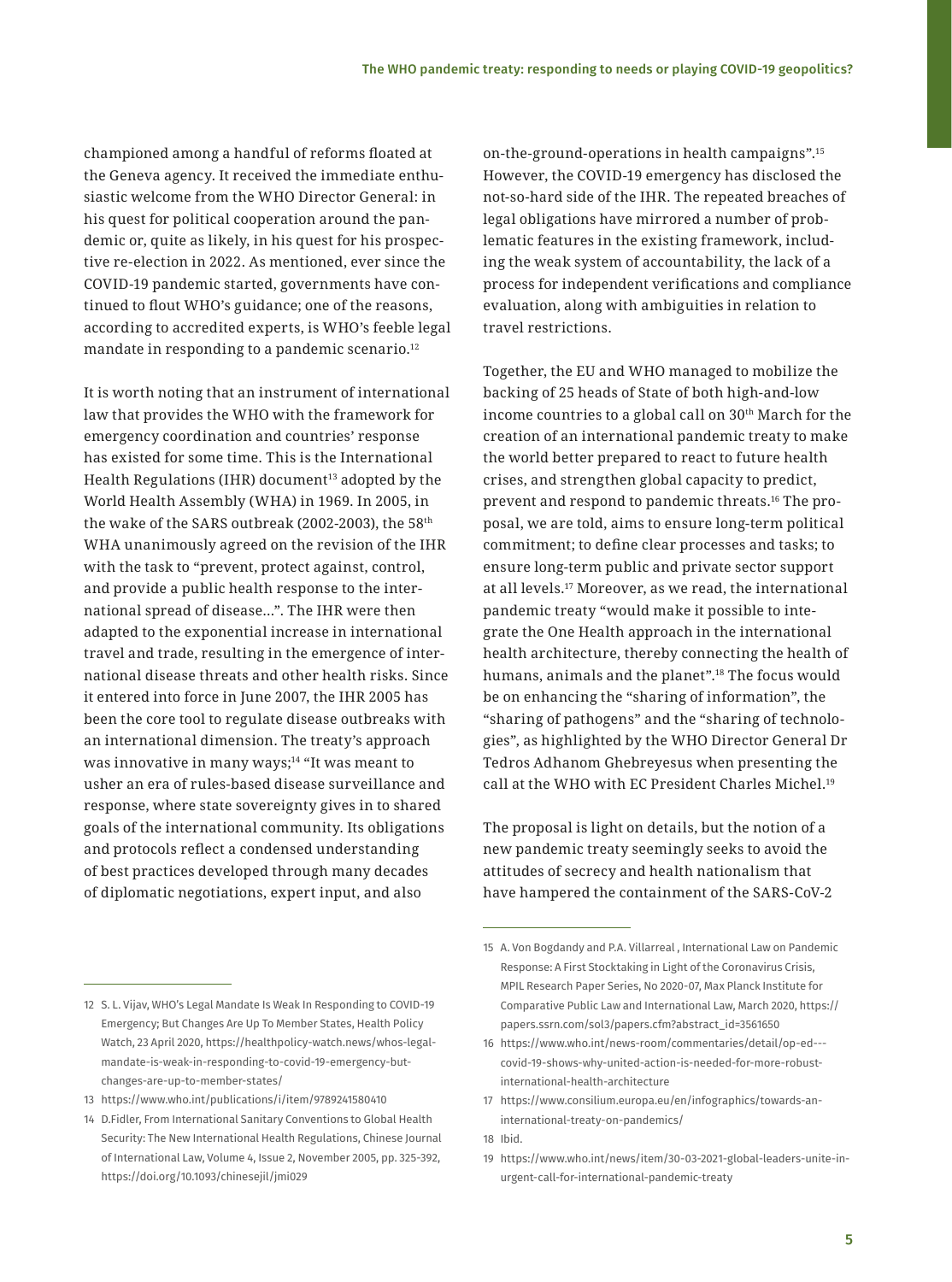contagion, and it could capture many ideas spelled out in the Independent Panel report. The initiative stems from a European demarche directed at keeping EU geopolitical clout, in the wake of the political and financial leadership exercised by France and Germany in building the 2020 coalition of the support to the WHO20 against former US President Trump's hazardous departure from the organization. The EU is also actively fashioning its strategic position in the face of China's ascending global health hegemony, $21$ not only in Geneva. According to Germany, a pandemic treaty negotiated "under the roof of the WHO" is the preferred approach to strengthen the multilateral health architecture. Since the beginning, the response to COVID-19 has been a political plaything both domestically and internationally, and had indeed put serious strains on existing frameworks of global governance. Global support for the treaty is a far-reaching goal; 22 so far, the circumstance that China, the US and Russia have shown no appetite for the proposal is a fact that cannot be ignored.

The pushed-for recommendation of a new pandemic treaty made its way to the 74th WHA in May 2021. The issue triggered great interest during the assembly. Indeed, numerous member states had raised concerns about it in the lead up to and during the WHA. They had expressed hesitance on starting discussions about a treaty to avoid future pandemic *right in the middle of the COVID-19 crisis*: "Only once COVID has been defeated will it be appropriate for us to consider fundamental changes to the way WHO works and new treaties or conventions. We must understand why the instruments we have are not working. Is the problem with the instruments themselves? Or the way they are being used? Only a multi-faceted analysis involving all states could allow us to draw conclusions on that and to develop a future health

architecture," the Russian representative said during the WHA debate.

 demic preparedness and response",23 29 November-In the end, the 74<sup>th</sup> WHA resolved to postpone the potentially polarizing discussion until a special session of the WHA (WHASS) is convened for "considering the benefits of developing a WHO convention, agreement or other international instrument on pan-1 December 2021. The WHASS will have to establish "an intergovernmental process" to draft and negotiate this instrument, "taking into account the report of the Working Group on Strengthening WHO Preparedness and Response to Health [Emergencies".](https://Emergencies�.24)<sup>24</sup>

Some experts and countries view the creation of a pandemic treaty as a means to strengthen the role of the WHO and the implementation of the International Health Regulations. They also interpret the treaty as a strategy to ascribe responsibilities to other stakeholders beyond governments, in a whole-of-society approach that mainly winks at the private sector: "the safety of the world's people cannot rely solely on the goodwill of governments", said the WHO Director General, Tedros Adhanom Ghebreyesus when closing the 74th WHA.

The final decision reflects what the USA had advocated for, but rather than sealing the pandemic treaty negotiation roadmap in March 2022, as planned by the EU-WHO treaty paladins, the current administration of President Biden would still set that date for convening a high-level ministerial meeting to examine and consider the pathway of an international instrument or treaty,<sup>25</sup> outside of the WHO. Differences of opinion remain on whether the route for the new binding instrument ought to be devised within

 [shore-up-support-for-who-seek-global-answer-to-covid-19](https://www.france24.com/en/20200625-germany-and-france-shore-up-support-for-who-seek-global-answer-to-covid-19) and also 20 [https://www.france24.com/en/20200625-germany-and-france](https://www.france24.com/en/20200625-germany-and-france-shore-up-support-for-who-seek-global-answer-to-covid-19)[https://healthpolicy-watch.news/germany-france-push-for-more](https://healthpolicy-watch.news/germany-france-push-for-more-power-funding-for-who/)[power-funding-for-who/](https://healthpolicy-watch.news/germany-france-push-for-more-power-funding-for-who/)

 21 L. Husain and G. Bloom, Understanding China's growing involvement in global health and managing processes of change, Globalization and Health, 1 May 2020, 16: 39, <https://doi.org/10.1186/s12992-020-00569-0>

<sup>22</sup> [https://www.consilium.europa.eu/en/policies/coronavirus/](https://www.consilium.europa.eu/en/policies/coronavirus/pandemic-treaty/) [pandemic-treaty/](https://www.consilium.europa.eu/en/policies/coronavirus/pandemic-treaty/)

 23 WHA decision on convening a special session of the World Health Assembly to consider developing a WHO convention, agreement or other international instrument on pandemic preparedness and response: [https://apps.who.int/gb/ebwha/pdf\\_files/WHA74/](https://apps.who.int/gb/ebwha/pdf_files/WHA74/A74(16)-en.pdf) [A74\(16\)-en.pdf](https://apps.who.int/gb/ebwha/pdf_files/WHA74/A74(16)-en.pdf)

<sup>24</sup> [https://apps.who.int/gb/ebwha/pdf\\_files/EB148/B148\\_18-en.pdf](https://apps.who.int/gb/ebwha/pdf_files/EB148/B148_18-en.pdf)

 25 E.R. Fletcher, Exclusive – United States Holds Back on Bold Move Toward Pandemic Treaty, Health Policy Watch, 21t May 2021, [https://](https://healthpolicy-watch.news/exclusive-us-still-holding-back-on-bold-move-toward-pandemic-treaty/) [healthpolicy-watch.news/exclusive-us-still-holding-back-on-bold](https://healthpolicy-watch.news/exclusive-us-still-holding-back-on-bold-move-toward-pandemic-treaty/)[move-toward-pandemic-treaty/](https://healthpolicy-watch.news/exclusive-us-still-holding-back-on-bold-move-toward-pandemic-treaty/)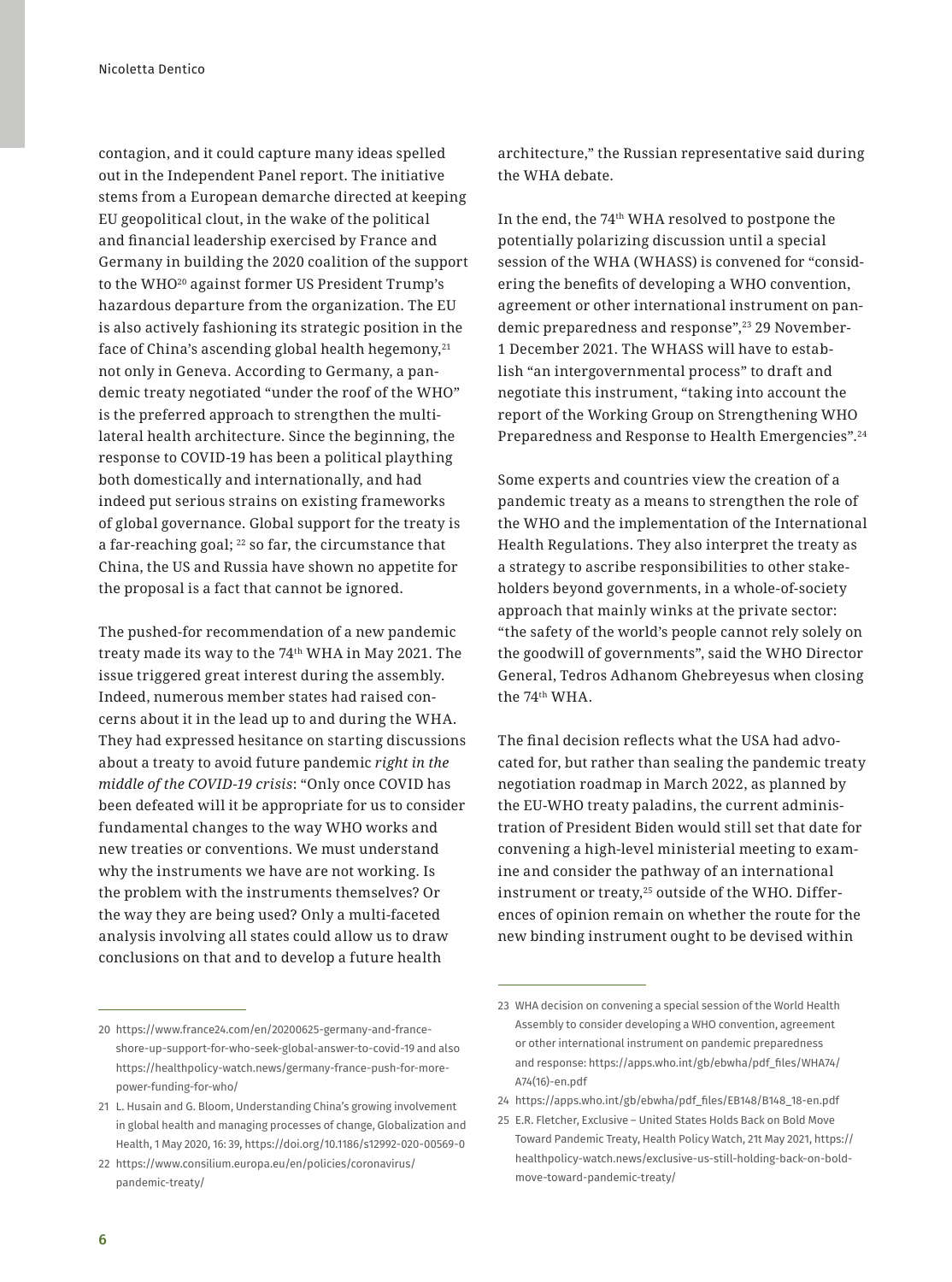the context of the UN General Assembly in New York or as an agreement negotiated in Geneva. It is a fact, however, that the WHO Independent Panel for Pandemic Preparedness and Response, the G20 Global Health Summit, the 74th World Health Assembly and the G7 (in June 2021) have all endorsed the idea of an international negotiation on this field, now.

#### Dwindling perplexities about the pandemic treaty

The landscape of global health governance has undergone a radical and uncontrolled transformation since the end of the 1990s. The appearance of private actors on the global health scene and their incorporation into what was previously a publicly dominated health governance system is the most striking phenomenon that has literally revolutionized the governance architecture in health. In a rather short time, this has gradually lost its lines of authority and responsibility, both politically and legally. Across this shift, major traditional institutions remained underfunded, often contested, and forced to adapt to the new reality – as is the case for the WHO – of overlapping and competing mandates.

The COVID-19 crisis has exasperated this pandemic governance complexity in many ways. It has crept into the ambiguous relationship between economics and science and it has increased scepticism concerning medical science. COVID-19 has come at a time of a dramatic decline of substantive democracy and a rise of authoritarianism, contributing to the potential long-term risks of the reshaping of state power.<sup>26</sup> The virus continues to sweep the world in the flare-up of big-powers' rivalry and in the scenario of the broken threads of [multilateralism.27](https://multilateralism.27) Meanwhile, the empty seats of the new online diplomacy imposed by COVID-19 pose additional problems for the multilateral machinery, deepening power imbalances in decision-making dynamics, albeit under the presumption

of an extended participation [capacity.28](https://capacity.28) Against this backdrop, a good many questions about the breathing catastrophe triggered by the virus remain unanswered. We do not know yet how the outbreak originated, or why some regions have had less devastating epidemics than others. What we know instead, from a global study published in April by the Initiative for Policy Dialogue at Columbia University,<sup>29</sup> is that most governments are imposing budget cuts precisely at a time when their citizens and economies are in greater need of public support. Analysis of IMF fiscal projections shows that budget cuts are expected in 154 countries this year, and as many as 159 countries in 2022. This means that 6.6 billion people, or 85 percent, of the global population will be living under austerity conditions by next year, a trend likely to continue at least until 2025. The high levels of expenditures needed to cope with the pandemic have left governments with growing fiscal deficits and debt, but instead of exploring financing options to provide direly needed support for socio-economic recovery, governments – advised by the IMF, the G20 and other institutions – persist in opting for austerity. Meanwhile, the reality of hunger is growing in "rich" countries, alongside the poor ones.30

In this arena, it is no wonder that key questions should start to arise in various circles, as the debate about the pandemic treaty unfolds. For example: are we sure it is a good idea to kickstart global negotiations on a new treaty in this conjuncture of multilateral stress, and deepened decline of international cooperation? What is the core justification for another treaty to move forward, while we remain in this emergency, with many countries overwhelmed and Ministries of Health stretched to their limits? Why this rushed process? Some experts simply do

30 <https://www.hrw.org/world-report/2020/country-chapters/global-4>

 28 We have directly witnessed at the 74th WHA last May, and in the previous governing bodies' meeting of the WHO since the beginning of the pandemic, that the current adoption of resolutions is deprived of any substantive negotiations among member states. The overall dynamic of these meetings, more often than not, results in a performance of ceremonial deliberations, or conventional statements on what individual member states have done.

<sup>29</sup> [https://policydialogue.org/files/publications/papers/Global-](https://policydialogue.org/files/publications/papers/Global-Austerity-Alert-Ortiz-Cummins-2021-final.pdf)[Austerity-Alert-Ortiz-Cummins-2021-final.pdf](https://policydialogue.org/files/publications/papers/Global-Austerity-Alert-Ortiz-Cummins-2021-final.pdf)

<sup>26</sup> <https://www.voanews.com/covid-and-democracy>

 27 C.F. Pereira Da Silva Gama, Broken Threads: Reshaping Multilateralism with COVID-19 Under Way, E-International Relations, 10 May 2021, [https://www.e-ir.info/2021/05/10/broken-threads-reshaping](https://www.e-ir.info/2021/05/10/broken-threads-reshaping-multilateralism-with-covid-19-under-way/)[multilateralism-with-covid-19-under-way/](https://www.e-ir.info/2021/05/10/broken-threads-reshaping-multilateralism-with-covid-19-under-way/)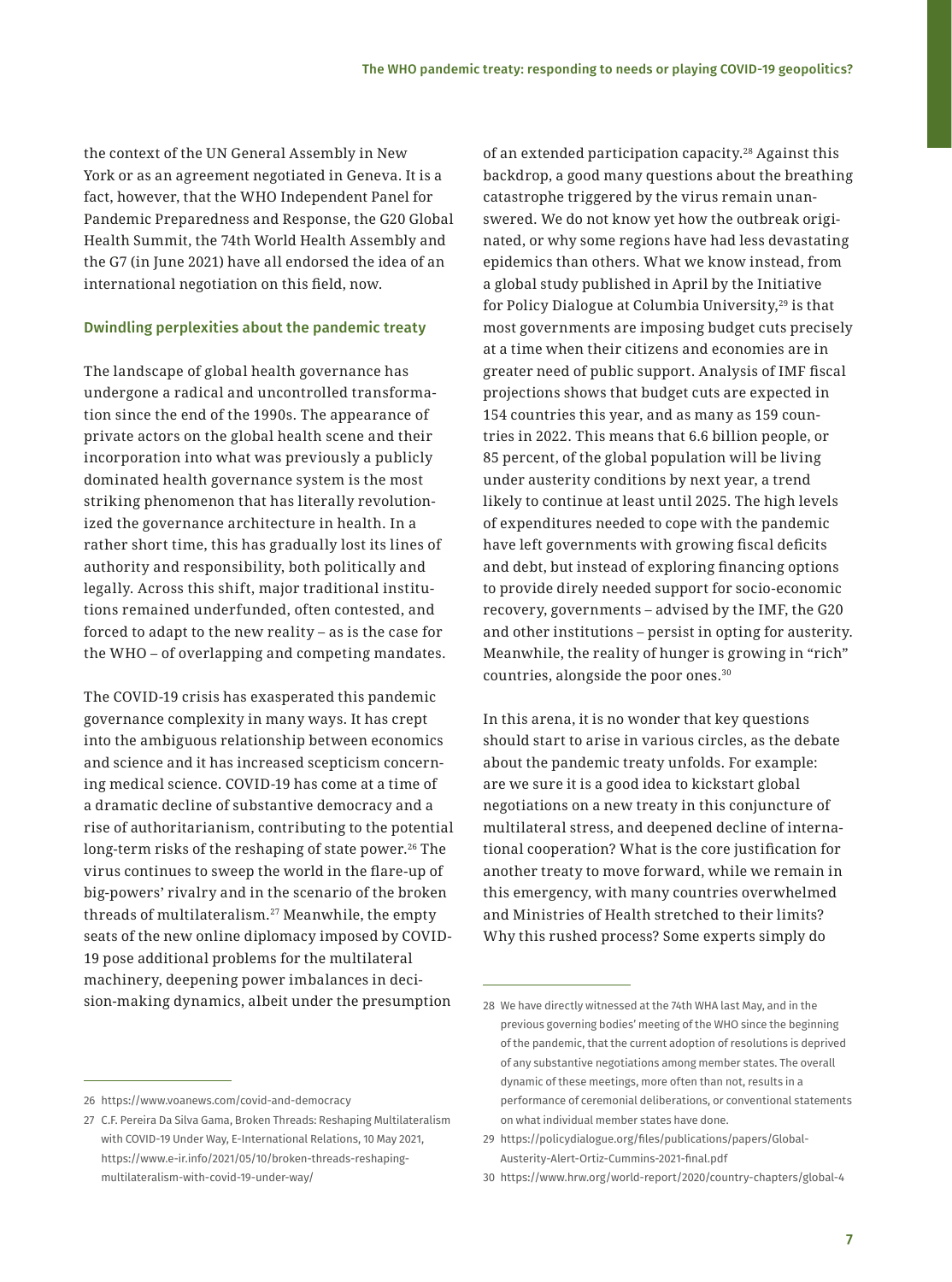not find the idea so alluring. Others have started to interpret it as a major distraction from the current [challenges.31](https://challenges.31) The world is not short of treaties and binding frameworks, they say, the international community has enough mechanisms to enable it to act, if it wanted to.32 What is the benefit of yet another instrument? The global health community rather needs to focus on reforming the tools that exist already, so that they serve their purpose better. Concerns also arise over the WHO's ability to tackle critical areas such as finance, trade, supplies, law enforcement, and the broader economic and social disruptions that are usually caused by a pandemic.

The International Health Regulations (IHR) cannot be ignored any longer, as they have largely been obscured during COVID-19, including by the WHO. There is no doubt that the IHR must be revised and improved again – as happened after SARS – in the light of the pandemic event, but a deep understanding of the shortcomings in their implementation in 2020 needs to happen. Some failures are patently related to geopolitics and the absence of a sanctioning mechanism, as well as to the new articulations between States, societies and institutions that COVID-19 has pushed for, setting alternative priorities. Lack of national capacities and resources in countries<sup>33</sup> is yet another Achilles' heel to IHR implementation that cannot be sidelined. If this is the scenario, how would a new treaty on the same operational arena help governments deal with the preparedness and response to pandemics? Would it not enhance legal fragmentation instead? And what juridical interaction would ultimately exist between the two normative tools? While this remains unclear, the frequently asked questions (FAQ) prepared by the Group of Friends of the Treaty states that "with respect to the IHR, it is important to note that the treaty would not replace the IHR – on the contrary, the IHR would be a cornerstone of the treaty. The treaty would recognize the central role played by the IHR as the only international legal framework for preparedness and response to the international spread of disease at a technical level, and measures to further strengthen the IHR could be included in the treaty, without having to re-open the IHR [themselves".](https://themselves�.34)<sup>34</sup>

It is useful to recall that art. 57 of the IHR grants legal space for negotiating "special treaties and arrangements in order to facilitate the application of the Regulations". The "all hazards approach" of the IHR is properly suited to most events of international spread of diseases, except for pandemics, some analysts have commented, taking for granted that these would require a dedicated tool.<sup>35</sup> Their interpretation is that "the treaty should overtake the IHR once the international spread of disease reaches pandemic potential and is formally declared as such. The criteria and modalities of declaring a public health emergency of pandemic potential (not merely of international concern as in the current IHR), should therefore be a core provision of the future treaty, with further measures "triggered" to prevent the event reaching pandemic proportions, and to respond should prevention and containment [fail".](https://fail�.36)36 The assumptions about the current international treaty on pandemics as insufficient to tackle future infectious disease outbreaks seem to lack scientific evidence and rather sound instrumental to the propaganda supply engineered for the treaty. Likewise, the WHO reports which provide the rationale for the treaty contain remarkably insufficient analysis on the far-reaching and multidimensional negative effects that the WHO and national governments' responses to the viral

 31 N. Ramakrishnan, K.M. Gopakumar, S. Shashikant, WHO: Should Members Pursue a Pandemic Treaty, in the Midst of a Global Pandemic?, TWN Info Services on Health Issues, 12May 2021, Third World Network, [https://www.twn.my/title2/health.info/2021/hi210507.](https://www.twn.my/title2/health.info/2021/hi210507.htm) [htm](https://www.twn.my/title2/health.info/2021/hi210507.htm); N. Ramakrishnan and K.M. Gopakumar, Proposal for a WHO treaty on pandemics raises concerns, Third World Network Report, 14 July 2021, <https://www.twn.my/title2/health.info/2021/hi210702.htm>

 32 S. L. Viajy, Global Health Is In Disarray: But Is A Pandemic Treaty a Way Out?, Health Policy Watch, 23 April 2021, [https://healthpolicy-watch.](https://healthpolicy-watch.news/global-health-is-in-disarray-but-is-a-pandemic-treaty-the-way-out/) [news/global-health-is-in-disarray-but-is-a-pandemic-treaty-the](https://healthpolicy-watch.news/global-health-is-in-disarray-but-is-a-pandemic-treaty-the-way-out/)[way-out/](https://healthpolicy-watch.news/global-health-is-in-disarray-but-is-a-pandemic-treaty-the-way-out/)

<sup>33</sup> <https://www.graduateinstitute.ch/covid-webinar-law>

 34 Ramakrishnan and Gopakumar, Proposal for a WHO treaty on pandemics raises concerns, p. 14.

 35 H. Nikogosian and I. Kickbush, How would a pandemic treaty relate with the existing IHR (2005)?, BMJ Global Health, 23 May 2021, [https://](https://blogs.bmj.com/bmj/2021/05/23/how-would-a-pandemic-treaty-relate-with-the-existing-ihr-2005/) [blogs.bmj.com/bmj/2021/05/23/how-would-a-pandemic-treaty](https://blogs.bmj.com/bmj/2021/05/23/how-would-a-pandemic-treaty-relate-with-the-existing-ihr-2005/)[relate-with-the-existing-ihr-2005/](https://blogs.bmj.com/bmj/2021/05/23/how-would-a-pandemic-treaty-relate-with-the-existing-ihr-2005/)

<sup>36</sup> Ibid.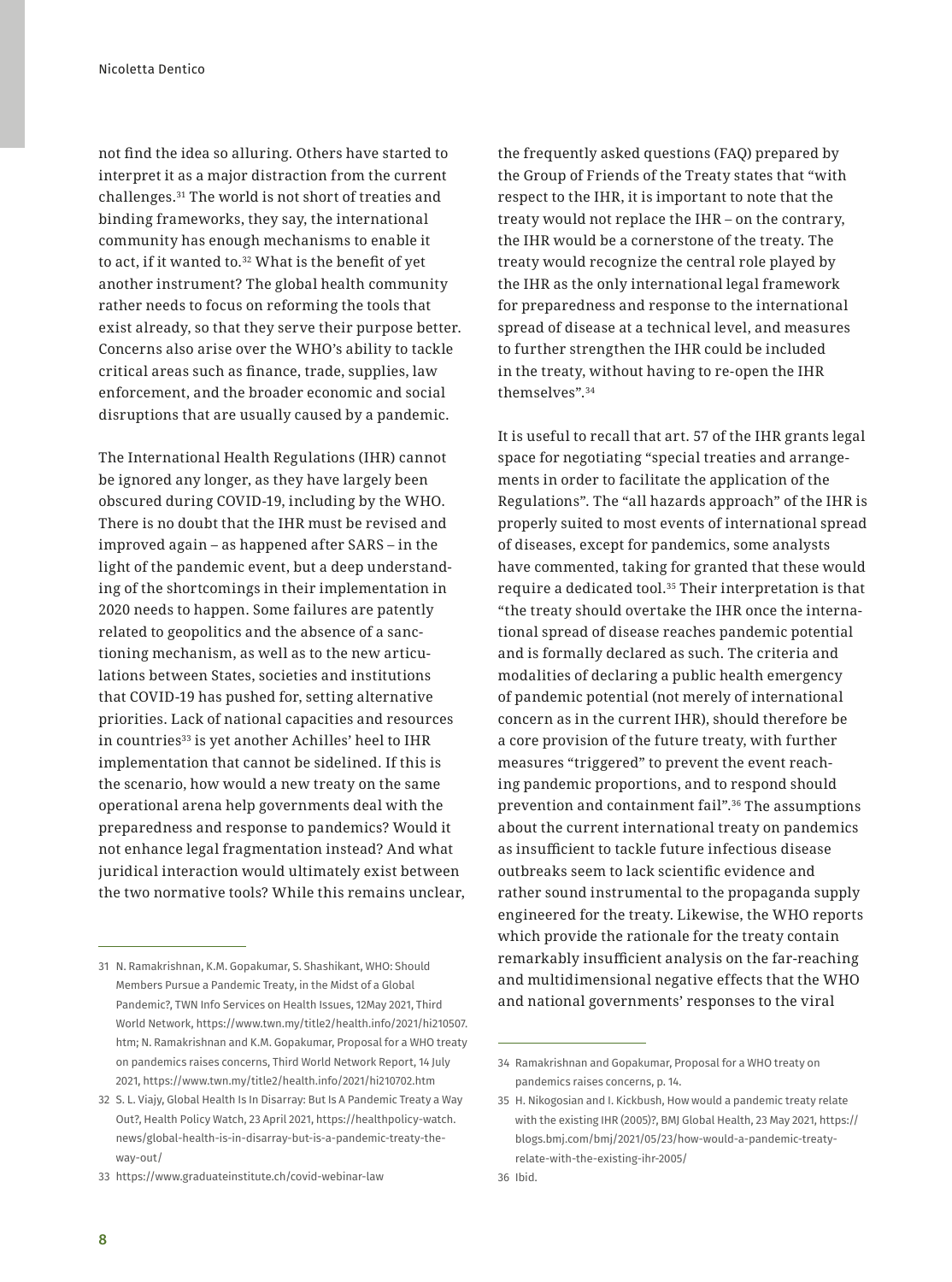waves of COVID-19 have had and continue to have on peoples' health, the social fabric and lives around the [planet.37](https://planet.37)

According to the institutional lobbying carried out by the European Union, the pandemic treaty proposal – which seems to be the geopolitical reverberation of having finally reached some commonality in vaccine distribution and economic aid in Europe after that COVID-19 had inflicted a number of communitarian blows in 2020 – will enhance international efforts to reinforce global health [security.38](https://security.38) The question is: security for whom? Some expert opinions contend that the pandemic treaty discussions should impose an opportunity and an imperative "to rethink the paradigm of global health security that has shaped the current international response to the COVID-19 pandemic. The prevailing paradigm is antithetical to the core purpose of global pandemic preparedness and [response".](https://response�.39)39 The notion of "global health security" that emerged with the international spread of diseases in the context of neoliberal economic globalization, the structural phenomenon of migrations mostly due to armed conflicts, economic instability and climate change "led to the reframing of infectious diseases as a *national security* threat, bringing the language and thinking of the security sector, concerned with defending national borders, not human [health".](https://health�.40)40 It is problematic that the focus in current debates about the proposed pandemic treaty should insist "on enforceability in relation to the willingness of governments of the Global South to share information and materials with the WHO and other governments, and to allow independent verification": with

the somewhat implicit assumption that pandemic risks originate in poorer regions of the world.<sup>41</sup>

#### response, please The truth about pandemic preparedness and

In 2020, three historic trajectories of incremental crises have come together, taking the world's breath away: the COVID-19 pandemic, the planet's shifting climate and rising inequalities. The most immediate of these forces is the novel coronavirus, which has magnified the systemic frailties of political arrangements and of the value frame of neoliberal globalization, including in the 'advanced' democracies, in collectively terrifying ways. The health emergency that we are facing is deeply connected with the health emergency the earth is facing, as the latest IPCC report [illustrates.42](https://illustrates.42) Humans have so brutally altered the environment that we have become agents of transformations we cannot reliably control. But new trends emerge in global health after COVID-19, accelerated by the considerable transformations in 2020. These are increasingly defined by aspirations that aim to expand the notions of health and social justice to encompass planetary, racial, gender and digital justice.<sup>43</sup>

With diligent nonchalance, governments have marginalized human rights in the past decades. They can ill afford to continue doing so after [COVID-19.44](https://COVID-19.44) It seems obvious that a new set of organizing principles, institutions and norms will have to stem from the current conjuncture, if the international community wants to project the possibility of survival

 37 S. Behrendt and A. Mueller, Why the rush? A call for critical reflection on the legal and human rights implications of a potential new international treaty on pandemics, EJIL:Talk!, blog of the European Journal of International Law, 29 July 2021, [https://www.ejiltalk.org/](https://www.ejiltalk.org/why-the-rush-a-call-for-critical-reflection-on-the-legal-and-human-rights-implications-of-a-potential-new-international-treaty-on-pandemics/) [why-the-rush-a-call-for-critical-reflection-on-the-legal-and-human](https://www.ejiltalk.org/why-the-rush-a-call-for-critical-reflection-on-the-legal-and-human-rights-implications-of-a-potential-new-international-treaty-on-pandemics/)[rights-implications-of-a-potential-new-international-treaty-on](https://www.ejiltalk.org/why-the-rush-a-call-for-critical-reflection-on-the-legal-and-human-rights-implications-of-a-potential-new-international-treaty-on-pandemics/)[pandemics/](https://www.ejiltalk.org/why-the-rush-a-call-for-critical-reflection-on-the-legal-and-human-rights-implications-of-a-potential-new-international-treaty-on-pandemics/)

<sup>38</sup> [https://www.consilium.europa.eu/en/policies/coronavirus/](https://www.consilium.europa.eu/en/policies/coronavirus/pandemic-treaty/) [pandemic-treaty/](https://www.consilium.europa.eu/en/policies/coronavirus/pandemic-treaty/)

 39 S. Fukuda-Parr, P. Buss, A.E. Yamin, Pandemic Treaty needs to start with rethinking the paradigm of global health security, BMJ Global Health, 25h May 2021, [https://gh.bmj.com/content/bmjgh/6/6/](https://gh.bmj.com/content/bmjgh/6/6/e006392.full.pdf) [e006392.full.pdf](https://gh.bmj.com/content/bmjgh/6/6/e006392.full.pdf)

 40 Ibid.

<sup>41</sup> Ibid.

 42 J.Tollefson, IPCC climate report: Earth is warmer than it's been in 125,000 years, Nature, 9 August 2021, [https://www.nature.com/](https://www.nature.com/articles/d41586-021-02179-1?utm_source=Nature+Briefing&utm_campaign=13115e4795-briefing-dy-20210816&utm_medium=email&utm_term=0_c9dfd39373-13115e4795-44824705) [articles/d41586-021-02179-1?utm\\_source=Nature+Briefing&utm\\_](https://www.nature.com/articles/d41586-021-02179-1?utm_source=Nature+Briefing&utm_campaign=13115e4795-briefing-dy-20210816&utm_medium=email&utm_term=0_c9dfd39373-13115e4795-44824705) [campaign=13115e4795-briefing-dy-20210816&utm\\_](https://www.nature.com/articles/d41586-021-02179-1?utm_source=Nature+Briefing&utm_campaign=13115e4795-briefing-dy-20210816&utm_medium=email&utm_term=0_c9dfd39373-13115e4795-44824705) [medium=email&utm\\_term=0\\_c9dfd39373-13115e4795-44824705](https://www.nature.com/articles/d41586-021-02179-1?utm_source=Nature+Briefing&utm_campaign=13115e4795-briefing-dy-20210816&utm_medium=email&utm_term=0_c9dfd39373-13115e4795-44824705)

 43 N. Dentico, The Breathing Catastrophe: COVID-19 and Global Health Governance, Development 64, 13 July 2021, [https://link.springer.com/](https://link.springer.com/article/10.1057%2Fs41301-021-00296-y) [article/10.1057%2Fs41301-021-00296-y](https://link.springer.com/article/10.1057%2Fs41301-021-00296-y)

 44 S. Davies (on behalf of signatories), "An international pandemic treaty must centre on human rights, The BMJ opinion, 10 May 2021, [https://](https://blogs.bmj.com/bmj/2021/05/10/an-international-pandemic-treaty-must-centre-on-human-rights/) [blogs.bmj.com/bmj/2021/05/10/an-international-pandemic-treaty](https://blogs.bmj.com/bmj/2021/05/10/an-international-pandemic-treaty-must-centre-on-human-rights/)[must-centre-on-human-rights/](https://blogs.bmj.com/bmj/2021/05/10/an-international-pandemic-treaty-must-centre-on-human-rights/)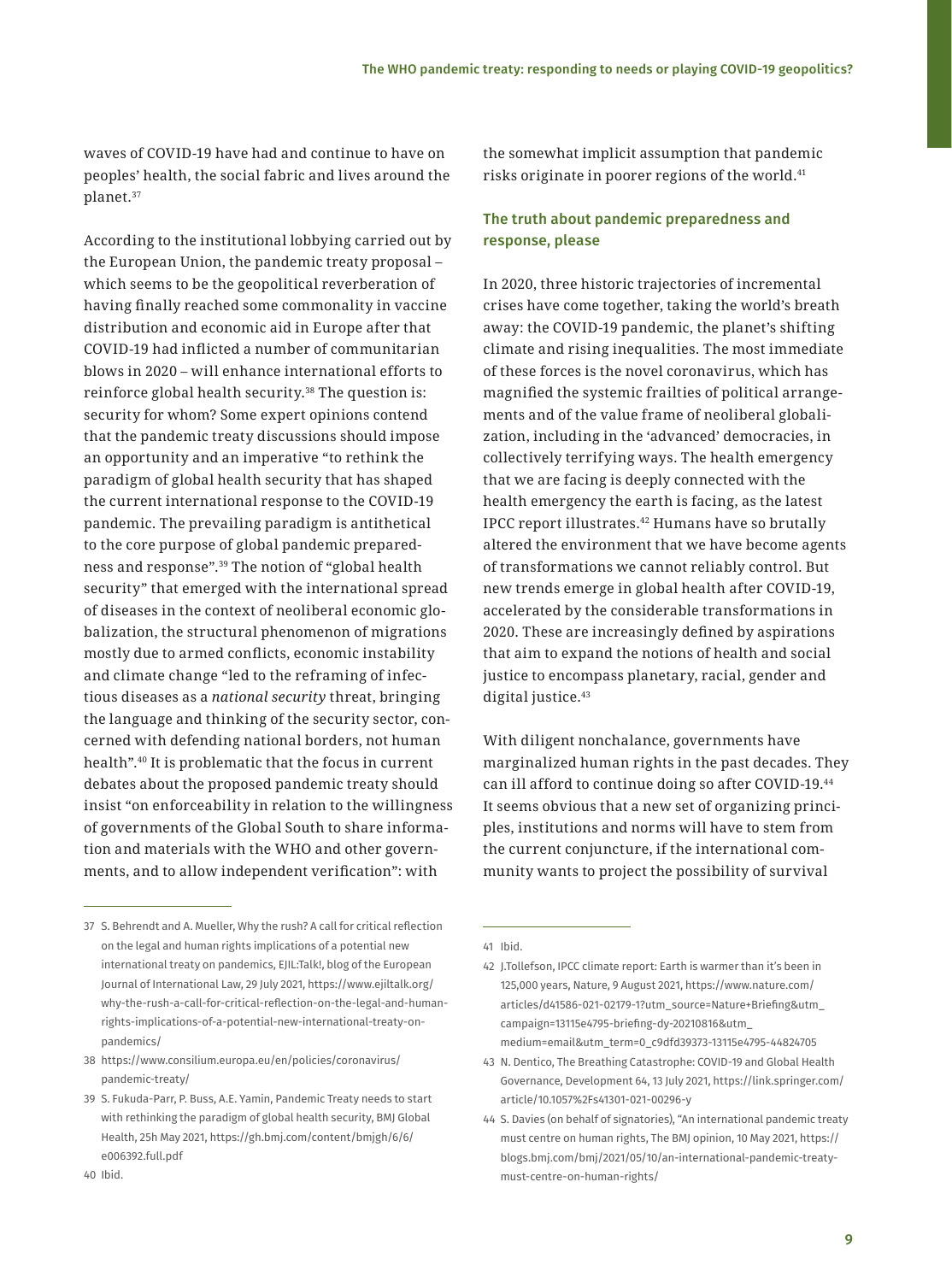for humankind and other living beings. But will the hasty pandemic treaty address the systemic pathologies of an international (dis)order rooted in the universalization of the Western neoliberal ideologies?45 The narrow window of the policy areas that the pandemic treaty is expected to be dealing with – "research, innovation, financing and transport"<sup>46</sup> – will arguably be directed to building resilience and mitigating future risks, while the planetary and governance plundering by global economic actors will most likely be excluded from the content and process-organization of the diplomatic route. This separation of the health crisis from the socio-economic and environmental crises looks anything but promising: the asphyxiation that has facilitated and ultimately produced the conditions for the pandemic crisis will have to be addressed, while other sources of asphyxiation are in the making.

The pandemic crisis has to do with the right to development. The development myth, one of the expressions of the Western attempt at extending its own episteme to the world and today one of the unchallengeable norms of human progress, had already manifested its profound limits well before COVID-19. Its hegemonic affirmation, however, has severely eroded the capacity for most countries to determine alternative political and economic avenues, with an immense impact on health rights. Now that COVID-19 imposes the need for rethinking the economic sphere and the models of globalization, if we are to avoid future spillovers and pandemics, the WHO negotiation on the treaty will have to come to terms with the ongoing consultations, and the complicated discussions concerning the new draft Convention on the Right to Development<sup>47</sup> released – with symbolic coincidence – in January 2020 by the UN Office of the High Commissioner for Human Rights. The health emergency offers a unique opportunity for all States and international organizations to take the right to development seriously, and for several

 45 F. Sarr, Afrotopia, MLA Univocal Series, December 2019, [https://www.](https://www.upress.umn.edu/book-division/books/afrotopia) [upress.umn.edu/book-division/books/afrotopia](https://www.upress.umn.edu/book-division/books/afrotopia)

reasons. In particular, the right to development is "a *bridging right* because it connects the rights of individuals (citizens) with those of groups and peoples, including indigenous [peoples".](https://peoples�.48)48 It is a fact that several human rights are mainly experienced in community, as part of a group or population, while they also have meaning for each individual. This is certainly the case for the right to health, as we are potently experiencing with SARS-CoV-2.

One of the principles included in the debate on the Right to Development embraces the notion of sharing economic and technical resources as a mandatory principle, to sustain global equity. Everyone should have the right to the benefits of scientific progress and its application, not only to better prepare for health emergencies. As the international community toys with the idea of a pandemic treaty, COVID-19 vaccine distribution continues to reflect a tale of global inequality, with systemic hoarding from a bare handful of high-income countries $49 - 4.8$  billion doses have been administered globally, but only 1.3 percent of people in low-income countries have received at least one dose (as of 18 August 2021).<sup>50</sup> Shameless enough to continue preaching the "leave no one behind" mantra in international circles,<sup>51</sup> several wealthy nations have now announced plans to give their citizens a COVID-19 booster in a bid to help increase the protection of their most vulnerable citizens – even though the science is not clear on whether this third vaccine strategy will be effective or indeed necessary.<sup>52</sup>

Those same countries and institutions, particularly in Europe, are propelling the pandemic treaty idea while consistently blocking – for ten months now – the possibility of temporarily waiving the pharma companies' intellectual property rights (IPRs) to

<sup>46</sup> [https://www.consilium.europa.eu/en/policies/coronavirus/](https://www.consilium.europa.eu/en/policies/coronavirus/pandemic-treaty/) [pandemic-treaty/](https://www.consilium.europa.eu/en/policies/coronavirus/pandemic-treaty/)

<sup>47</sup> [https://www.ohchr.org/Documents/Issues/Development/](https://www.ohchr.org/Documents/Issues/Development/Session21/3_A_HRC_WG.2_21_2_AdvanceEditedVersion.pdf) [Session21/3\\_A\\_HRC\\_WG.2\\_21\\_2\\_AdvanceEditedVersion.pdf](https://www.ohchr.org/Documents/Issues/Development/Session21/3_A_HRC_WG.2_21_2_AdvanceEditedVersion.pdf)

 48 N. Schrijver, A new Convention on the human right to development: Putting the cart before the horse? Netherland Quarterly of Human Rights, 11 June 2020, [https://journals.sagepub.com/doi/](https://journals.sagepub.com/doi/full/10.1177/0924051920924547) [full/10.1177/0924051920924547](https://journals.sagepub.com/doi/full/10.1177/0924051920924547)

<sup>49</sup> [https://www.nytimes.com/interactive/2021/03/31/world/global](https://www.nytimes.com/interactive/2021/03/31/world/global-vaccine-supply-inequity.html)[vaccine-supply-inequity.html](https://www.nytimes.com/interactive/2021/03/31/world/global-vaccine-supply-inequity.html)

<sup>50</sup> <https://ourworldindata.org/covid-vaccinations>

<sup>51</sup> [https://www.nytimes.com/interactive/2021/05/15/world/covid](https://www.nytimes.com/interactive/2021/05/15/world/covid-inequality-vaccines.html)[inequality-vaccines.html](https://www.nytimes.com/interactive/2021/05/15/world/covid-inequality-vaccines.html)

<sup>52</sup> <https://www.nature.com/articles/d41586-021-02158-6>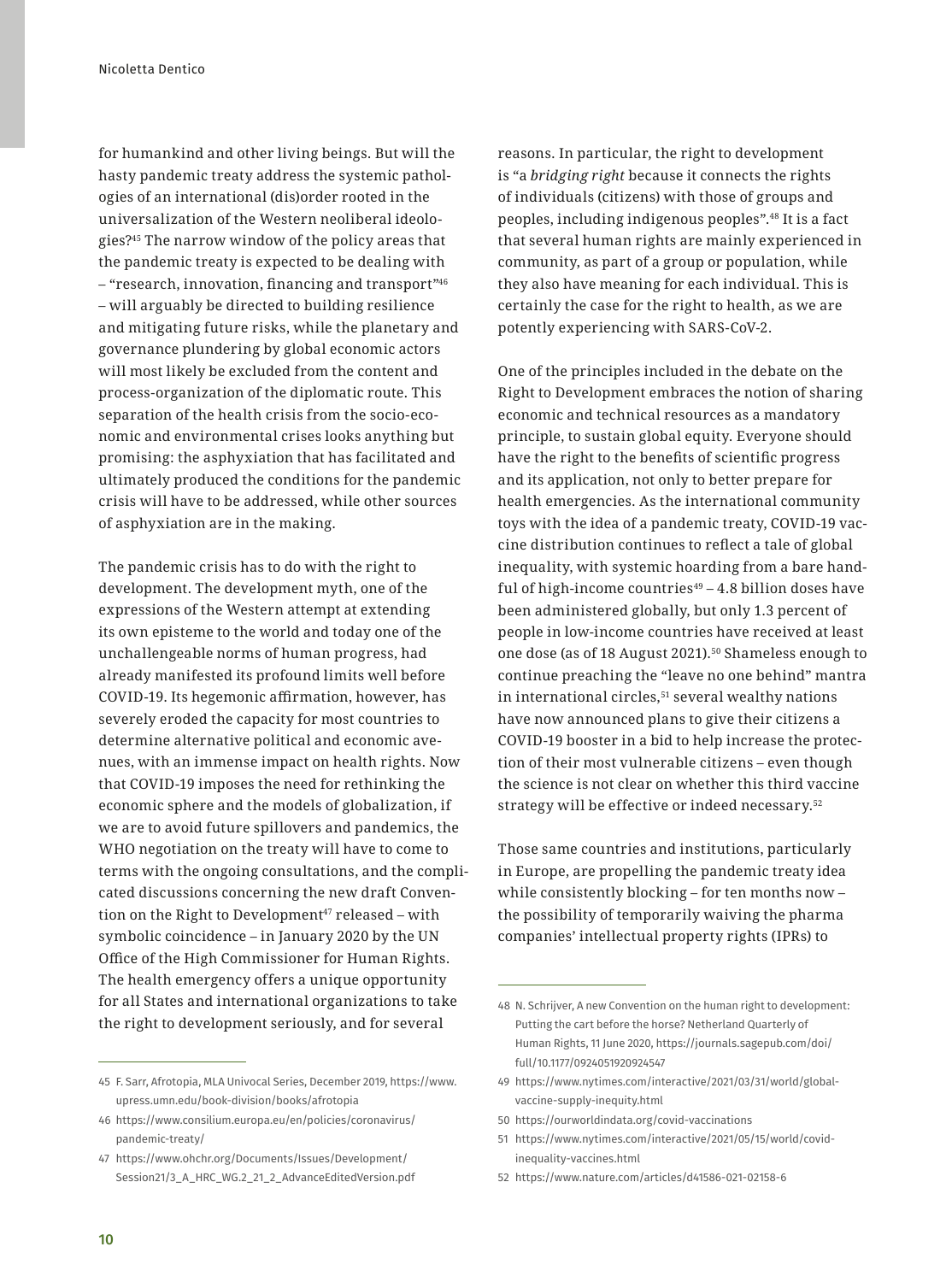expand access to medical knowledge and enhance decentralized production capacity for essential medical remedies against the contagion. The adoption of this legal provision was advanced to the World Trade Organization (WTO) by India and South Africa in October 2020, in compliance with Art. IX (4) of the Marrakesh Agreement.<sup>53</sup> The proposal has received support from over 100 WTO member states and from UN agencies, from the European Parliament and national parliaments in Europe, from a wide range of economists, jurists and public health experts, as well as from over 1,000 civil society organizations around the [world.54](https://world.54) The EU's resistance to the IP waiver, resulting in several diplomatic initiatives in Geneva, only shows to what extent the European Commission is ready to override democracy, to make sure IPRs and their monopolies are not touched.<sup>55</sup>

The hypothesis of COVID-19 forcing the international community to rethink the IP monopoly capitalism<sup>56</sup> engineered over 25 years ago as quintessential to neoliberal globalization would not serve the access to medicines purpose alone,<sup>57</sup> but also serve the need of upholding digital rights in a digital age. The boom of digital health during the pandemic has incrementally enhanced the need, and the demand, for universal access to the internet and the digital technology, while upholding rights to digital privacy and non-discrimination, linked to strict regulations for the use of health data<sup>58</sup> – at this point of the international debate, a pandemic treaty cannot afford to ignore the

- 54 [https://www.twn.my/title2/intellectual\\_property/trips\\_waiver\\_](https://www.twn.my/title2/intellectual_property/trips_waiver_proposal.htm) [proposal.htm](https://www.twn.my/title2/intellectual_property/trips_waiver_proposal.htm)
- 55 [https://msfaccess.org/msf-analysis-eu-communications-trips](https://msfaccess.org/msf-analysis-eu-communications-trips-council-covid-19-ip-waiver-proposal)[council-covid-19-ip-waiver-proposal](https://msfaccess.org/msf-analysis-eu-communications-trips-council-covid-19-ip-waiver-proposal)
- 56 U. Pagano, The Crisis of Intellectual Monopoly Capitalism , Cambridge Journal of Economics, Volume. 38, 13 November 2014, pp. 1409-1431, [https://papers.ssrn.com/sol3/papers.cfm?abstract\\_id=2537972](https://papers.ssrn.com/sol3/papers.cfm?abstract_id=2537972)
- 57 E. T'Hoen , Covid shows the world it needs new rules to deal with pandemics", Medicine Law and Policy, 21t May 2021, [https://](https://medicineslawandpolicy.org/2021/05/covid-shows-the-world-it-needs-new-rules-to-deal-with-pandemics/) [medicineslawandpolicy.org/2021/05/covid-shows-the-world-it](https://medicineslawandpolicy.org/2021/05/covid-shows-the-world-it-needs-new-rules-to-deal-with-pandemics/)[needs-new-rules-to-deal-with-pandemics/](https://medicineslawandpolicy.org/2021/05/covid-shows-the-world-it-needs-new-rules-to-deal-with-pandemics/)
- 58 S. Davies (on behalf of signatories), An international pandemic treaty must centre on human rights, The BMJ opinion, 10 May 2021, [https://](https://blogs.bmj.com/bmj/2021/05/10/an-international-pandemic-treaty-must-centre-on-human-rights/) [blogs.bmj.com/bmj/2021/05/10/an-international-pandemic-treaty](https://blogs.bmj.com/bmj/2021/05/10/an-international-pandemic-treaty-must-centre-on-human-rights/)[must-centre-on-human-rights/](https://blogs.bmj.com/bmj/2021/05/10/an-international-pandemic-treaty-must-centre-on-human-rights/)

knowledge economy that rules, and ruins, the world.

Finally, as financing is one of the treaty's pillars, pandemic preparedness and response do indeed require constant strategic investment in health prevention and public healthcare. COVID-19 has shown the numberless drawbacks produced by austerity measures and financial cuts on health expenditures even in wealthy countries, endowed with health systems. To avoid future crises, how will most governments in the global South contribute to the effort if they continue to be trapped by debt service? There is a constant overlap between vulnerable or non-existent public healthcare systems and debt in low- and middle-income countries: 64 countries spend more on external debt payments than on public healthcare. Debt is *their* virus.

When talking about pandemic preparedness and response debt relief gains new meaning, as Western creditor countries have accumulated enormous ecological debts towards nations in the global South, via their economic recipes and transnational corporations. Creditors' ecological debt is indeed intertwined with sequential zoonotic events of the past, and with the predictions of future spillovers, as deforestation increases<sup>59</sup> and global ice loss is catching up to worstcase scenario [forecasts.60](https://forecasts.60) How does the pandemic treaty idea situate itself vis á vis the fact that the international community refuses to untangle such key financial impediments to universal public health provision as debt cancellation, illicit financial flows, and only limits itself to promoting very meagre and time-bound debt service suspensions in the face of COVID-19?

#### Conclusions

Whatever the route of the pandemic treaty, it will not be possible for negotiators to sideline how deeply unjust the international order is, and to avoid positioning themselves vis á vis this conjuncture. The process set in place so far is such that the striking lack of public consultations makes everyone a mere

<sup>53</sup> [https://docs.wto.org/dol2fe/Pages/SS/directdoc.aspx?filename=q:/](https://docs.wto.org/dol2fe/Pages/SS/directdoc.aspx?filename=q:/IP/C/W669R1.pdf&Open=True) [IP/C/W669R1.pdf&Open=True](https://docs.wto.org/dol2fe/Pages/SS/directdoc.aspx?filename=q:/IP/C/W669R1.pdf&Open=True)

<sup>59</sup> <https://www.un.org/en/desa/global-forest-goals-report-2021> 60 <https://www.arcus.org/sipn/sea-ice-outlook/2021/june>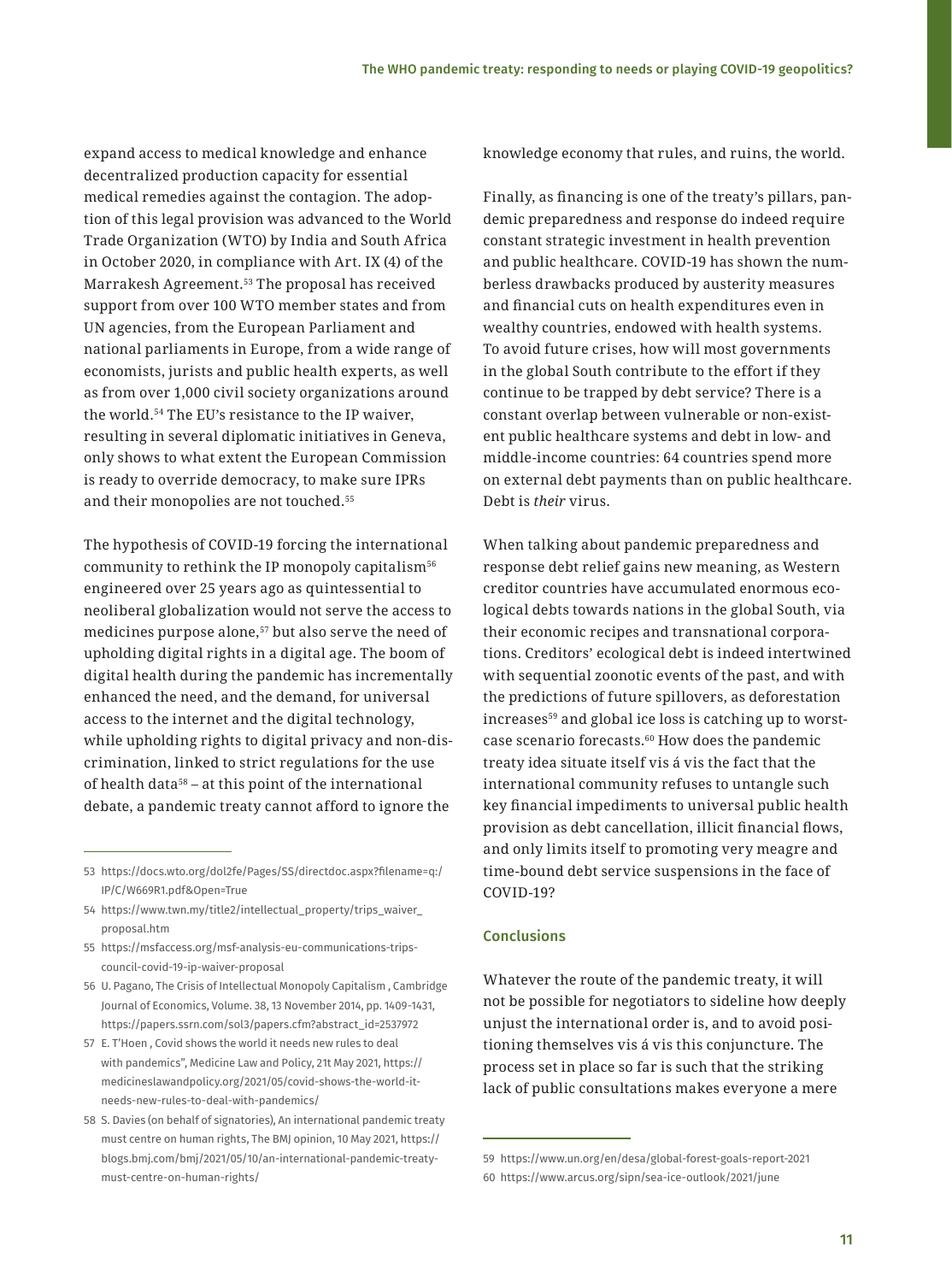spectator. In 2020, the international community decided with ACT-Accelerator to entrust the organizational setup and the operational management of the first viral pandemic in human history to public and private partnerships. In 2021, the pandemic treaty idea may purposely use the joint effort by the WHO and these multistakeholder alliances – the launching pad for the new global governance of the pandemic – to overrun power asymmetries and define the eve of a new normative era: one in which "*everybody should be in from the very [beginning](https://beginning�.61)*".61 Not merely a recontextualization of multilateralism, but the setting of novel criteria for shaping international law through the inclusion and involvement of corporate actors' vested interests, in their metamorphic disguise. The COVAX Facility may indeed be the model that the few promoters have in mind for their pandemic treaty. If that were the case, we can be sure of one thing: we shall have nastier pandemics in the future and, once again, we shall not get it right.

 61 C.F. Pereira Da Silva Gama, Broken Threads: Reshaping Multilateralism with COVID-19 Under Way, E-International Relations, 10 May 2021, [multilateralism-with-covid-19-under-way/,](https://www.e-ir.info/2021/05/10/broken-threads-reshaping-multilateralism-with-covid-19-under-way/) p. 5.[https://www.e-ir.info/2021/05/10/broken-threads-reshaping-](https://www.e-ir.info/2021/05/10/broken-threads-reshaping-multilateralism-with-covid-19-under-way/)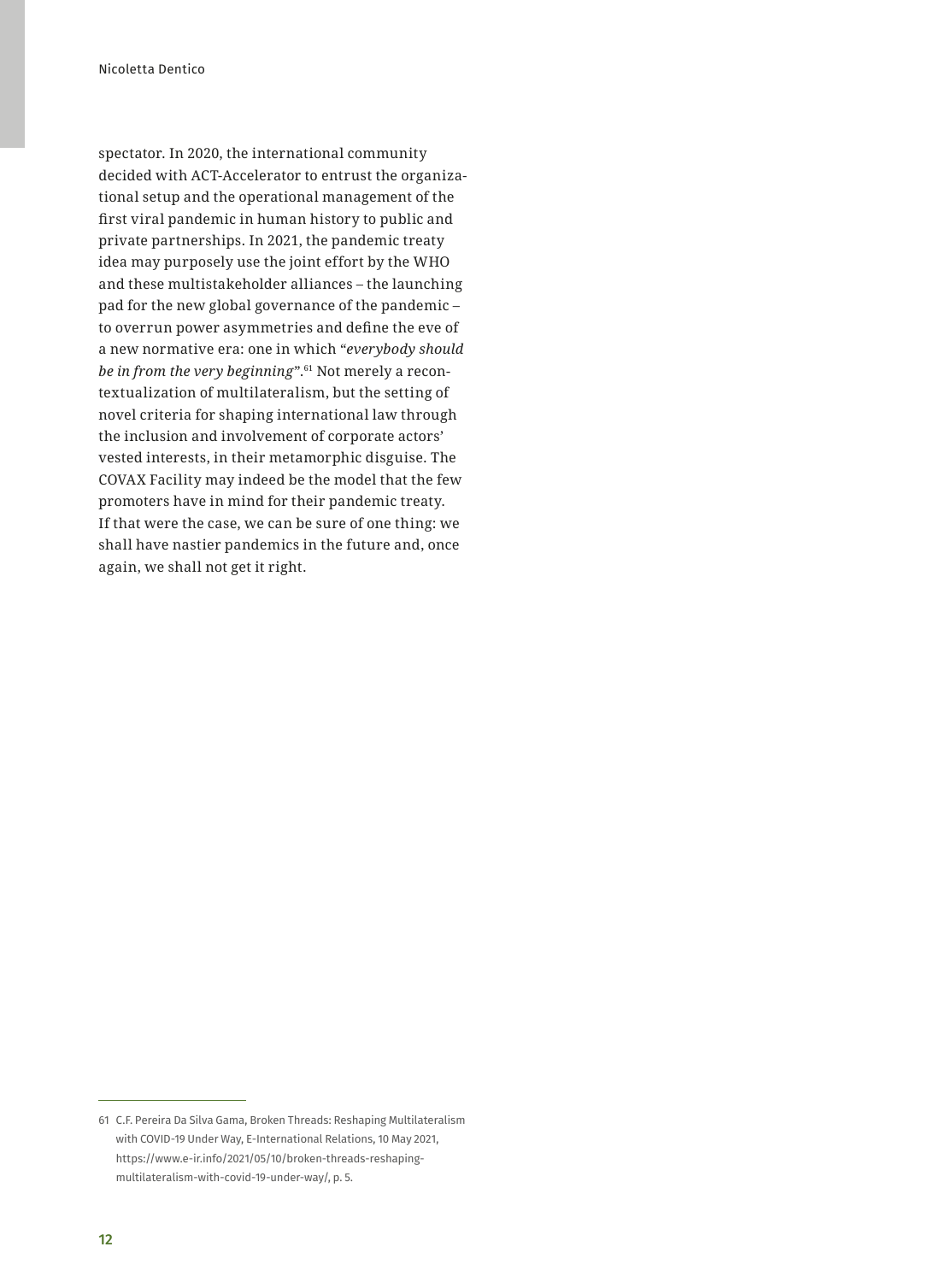#### Spotlight on Sustainable Development 2021 – Briefing

#### The WHO pandemic treaty: responding to needs or playing COVID-19 geopolitics?

#### Published by

#### Social Watch

Avda. 18 de Julio 2095/301 Montevideo 11200, Uruguay [socwatch@socialwatch.org](mailto:socwatch%40socialwatch.org?subject=)  [www.socialwatch.org](http://socialwatch.org/)

#### Global Policy Forum

europe@globalpolicy.org 333 East 46th Street, #7F New York, NY 10017, USA Königstrasse 37a 53115 Bonn, Germany [www.globalpolicy.org](https://www.globalpolicy.org/)

#### Development Alternatives with Women for a New Era

info@dawnnet.org Level 2 JP Bayly Trust Building 193 Rodwell Road Suva, Fiji www.dawnnet.org

#### Public Services International

45 avenue Voltaire BP 9 01211 Ferney-Voltaire Cedex, France [psi@world-psi.org](mailto:psi%40world-psi.org?subject=) [publicservices.international](https://publicservices.international/) 

#### Third World Network

twn@twnetwork.org 131 Jalan Macalister 10400 Penang, Malaysia <www.twn.my>

#### Arab NGO Network for Development

info@annd.org P.O.Box: 5792/14 Mazraa 1105 – 2070 Beirut, Lebanon <www.annd.org>

#### Society for International Development

Via degli Etruschi, 7 Rome, 00185, Italy [info@sidint.org](mailto:info%40sidint.org?subject=) <www.sidint.net>

#### Center for Economic and Social Rights

info@cesr.org 86 Chambers St, Suite 704 New York – NY 10007, USA <www.cesr.org>

#### The Spotlight on Sustainable Development Report is supported by